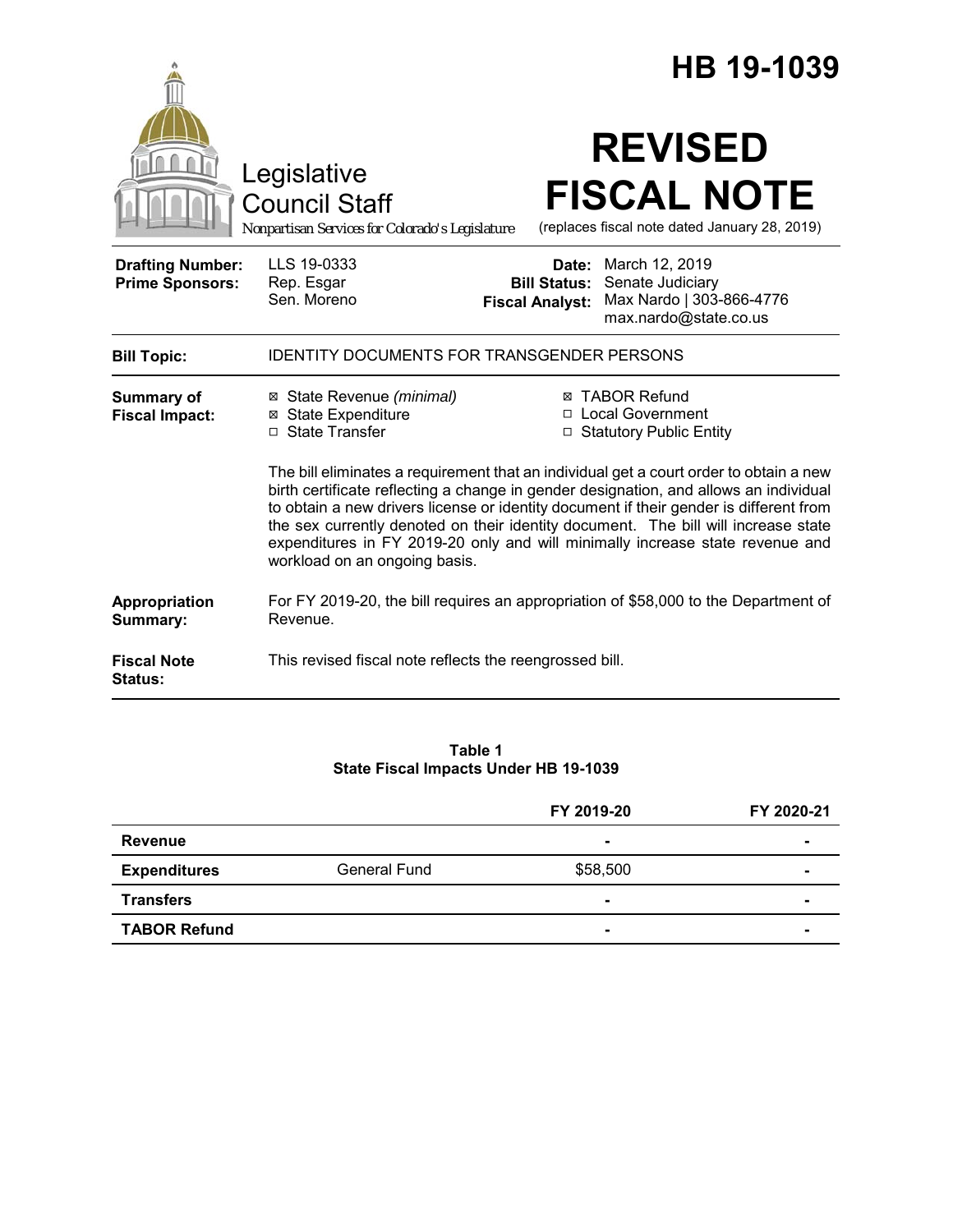March 12, 2019

## **Summary of Legislation**

Under current law, a person born in Colorado seeking to obtain a birth certificate that reflects a change in gender designation must first obtain a court order indicating that the person's gender has been changed by a surgical procedure and that their name has been changed. The bill eliminates the requirement for a court order, and requires the state registrar in the Colorado Department of Public Health and Environment (CDPHE) to issue a new birth certificate to any person who was born in Colorado and has a gender different from the gender denoted on that person's birth certificate.

To issue a new birth certificate, the state registrar must receive a written request from the person and a statement confirming the sex designation on the person's birth certificate does not align with the person's gender identity.

If the person is under the age of eighteen, the state registrar must receive the request and statement from the person's parents, guardian, or legal representative. Additionally, for a person under the age of eighteen, the state registrar must receive a statement from a professional medical or mental health care provider that either the person has undergone treatment for gender transition or the person has an intersex condition, and that in the provider's professional opinion, the person's gender designation should be changed accordingly. The state registrar may contact the health care provider to verify the statement.

**Drivers licenses and identity documents.** The DMV must issue a new driver's license or identity document to a person who has a gender different from the sex denoted on that person's driver's license or identity document upon receiving a statement similar to the above and a new birth certificate issued pursuant to this bill.

**Other states.** Persons who currently reside in Colorado but who were born in another state or in a foreign jurisdiction may request a decree from a court in Colorado if such a decree is required to issue an amended birth certificate in the place of their birth.

#### **State Revenue**

The bill will minimally affect revenue for multiple state agencies. Revenue to these agencies is subject to the state TABOR limits.

**CDPHE.** The state registrar charges a fee of \$20 to issue or amend a birth certificate, and a fee of \$13 for additional copies ordered at the same time. In 2018 the office processed 75 gender changes. To the extent that the bill results in an increase in birth certificate requests, CDPHE will experience an increase in revenue to the Vital Records Cash Fund.

**Department of Revenue.** The DMV charges a fee of \$28 to issue a new drivers license. Likewise, to the extent that the bill results in an increase in drivers license requests, the DMV will experience an increase in revenue to the Licensing Services Cash Fund.

**Judicial Department.** Courts will experience a minimal decrease in filing fee revenue from eliminating the need to obtain a court order to amend the gender listed on a birth certificate. Courts may experience an increase in filing fee revenue to issue decrees for amended birth certificates for people born outside of Colorado. Overall, the net change in revenue is assumed to be minimal. Revenue from court fees is divided between the Judicial Stabilization Fund, Court Security Fund, and the Justice Center Fund.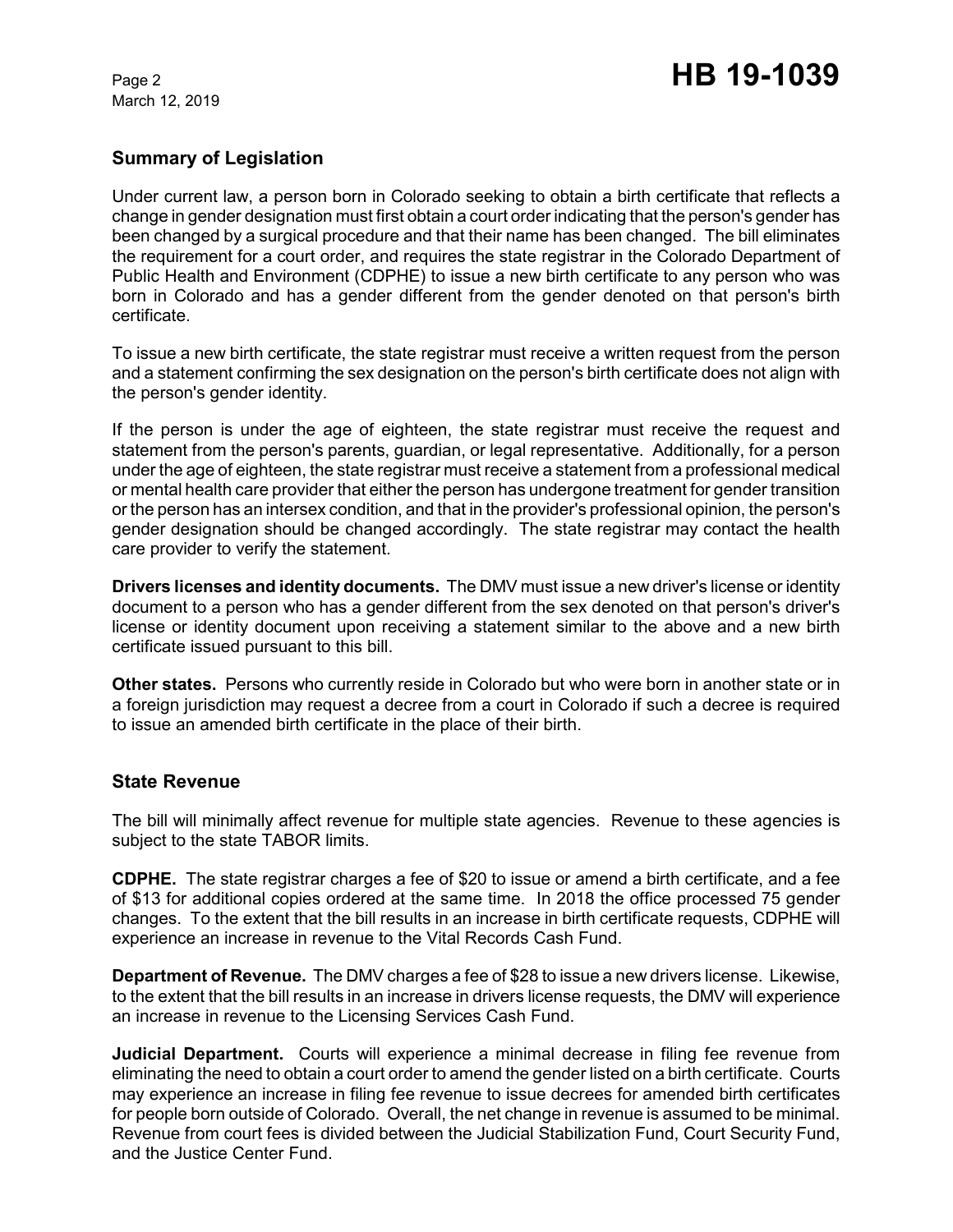March 12, 2019

# Page 3 **HB 19-1039**

### **State Expenditures**

For FY 2019-20, the bill increases General Fund expenditures for the Department of Revenue by \$58,500. It also increases workload for multiple state agencies. These impacts are described below.

**Department of Revenue.** When issuing a new identity document, federal law requires the DMV to maintain certain records associated with the individual and make the records accessible via the new identity credential. Among other required items, these records include the person's driver history, address history, and citations. Under current practice, the DMV relies upon either a court document or the amended status of a birth certificate to match an individual with their record. The bill allows an individual to receive a new birth certificate without a court document. To maintain compliance with federal law, the department will need to establish a system to receive notification from the state registrar to prevent the issuance of a new identity document without first connecting it with existing records. The system will automatically add an indicator to the customer's driver's license account marking it as requiring a gender or name change, prevent renewal of the existing credential until the person creates a new credential, and generate a letter to notify the individual of this process. This can be established within the department's DRIVES system with an estimated 260 hours of programming at \$225 per hour, resulting in a total cost of \$58,500.

**CDPHE.** The state registrar maintains birth certificates for persons born in Colorado. The increase in eligibility and elimination of the requirement for a court decree may increase the number of requests for birth certificates reflecting a gender change. In 2018, the office processed 75 gender changes. Each request requires about 20 minutes of work and minimal processing costs. Therefore, this workload and expenditure increase can be accomplished within existing appropriations.

**Judicial Department.** The trial courts in the Judicial Department may experience an increase in workload to issue decrees for amended birth certificates for persons born in other states. This increase may be offset by a reduction in workload from eliminating the need for Colorado-born individuals to obtain a court order to amend the gender listed on a birth certificate. Overall, the net change in workload is assumed to be minimal and does not require a change in appropriations.

**TABOR refunds.** The bill may minimally affect state General Fund obligations for TABOR refunds in FY 2019-20 from birth certificate, driver's license, and court fees. Under current law and the December 2018 forecast, the bill will correspondingly affect the amount refunded to taxpayers via sales tax refunds on income tax returns for tax year 2020. The state is not expected to collect a TABOR surplus in FY 2020-21.

### **Effective Date**

The bill takes effect upon signature of the Governor, or upon becoming law without his signature.

### **State Appropriations**

For FY 2019-20, the bill requires a General Fund appropriation of \$58,500 to the Department of Revenue.